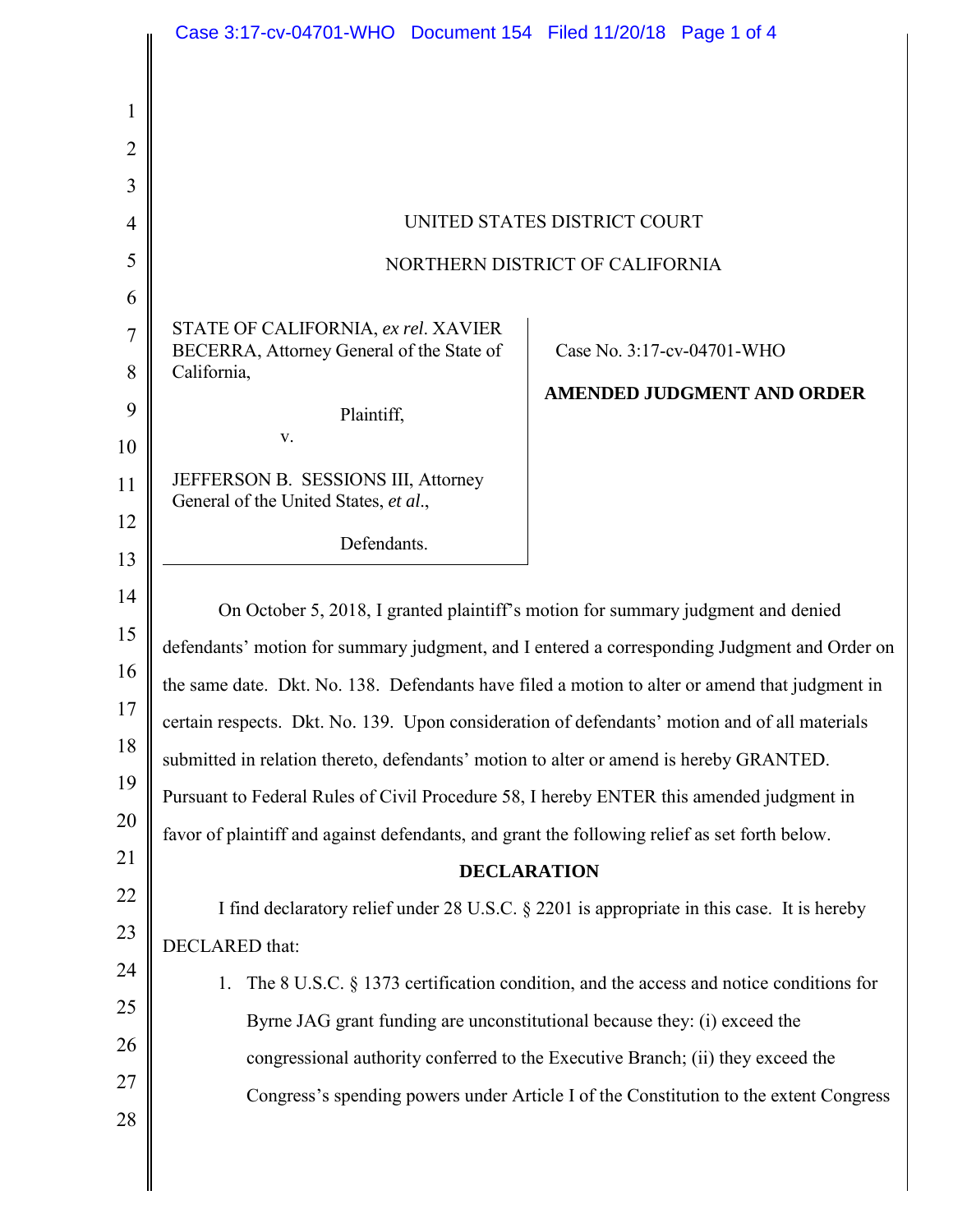|                | Case 3:17-cv-04701-WHO  Document 154  Filed 11/20/18  Page 2 of 4                            |
|----------------|----------------------------------------------------------------------------------------------|
|                |                                                                                              |
| $\mathbf{1}$   | conferred authority to the Attorney General; and (iii) they violate the Administrative       |
| $\overline{2}$ | Procedure Act.                                                                               |
| 3              | The State's TRUST, TRUTH, Values Act, and Shield Confidentiality Statutes comply<br>2.       |
| 4              | with 8 U.S.C. § 1373.                                                                        |
| 5              | 3. 8 U.S.C. § 1373 is unconstitutional on its face under the Tenth Amendment of the          |
| 6              | United States Constitution.                                                                  |
| 7              | PERMANENT INJUNCTION                                                                         |
| 8              | I also find a permanent injunction is appropriate in this case for the reasons stated in the |
| 9              | October 4, 2018, Order granting plaintiff's motion for summary judgment. Pursuant to Federal |
| 10             | Rule of Civil Procedure 65, it is now ORDERED that defendants ARE HEREBY RESTRAINED          |
| 11             | AND ENJOINED from committing, performing, directly or indirectly, the following acts:        |
| 12             | 1. Using the Section 1373 certification condition, and the access and notice conditions      |
| 13             | ("Challenged Conditions") as requirements for Byrne JAG grant funding for any                |
| 14             | California state entity, any California political subdivision, or any jurisdiction in the    |
| 15             | United States.                                                                               |
| 16             | 2. Withholding, terminating, or clawing back JAG funding from, or disbarring or making       |
| 17             | ineligible for JAG, any California state entity, any California political subdivision, or    |
| 18             | any jurisdiction in the United States on the basis of the Challenged Conditions.             |
| 19             | Withholding, terminating, or clawing back JAG or COPS funding from, or disbarring<br>3.      |
| 20             | or making ineligible for JAG or COPS, any California state entity or any California          |
| 21             | political subdivision on account of any grant condition challenged in this lawsuit and       |
| 22             | based on the TRUST Act, Cal. Gov't Code §§ 7282-7282.5; the TRUTH Act, Cal.                  |
| 23             | Gov't Code §§ 7283-7283.2; the California Values Act, Cal. Gov't Code §§ 7284-               |
| 24             | 7284.12; California Penal Code §§ 422.93, 679.10, or 679.11; California Code of Civil        |
| 25             | Procedure § 155; or California Welfare and Institutions Code §§ 827 or 831, or based         |
| 26             | on policies implementing these statutes.                                                     |
| 27             | Withholding, terminating, or clawing back JAG or COPS funding from, or disbarring<br>4.      |
| 28             | or making ineligible for JAG or COPS, any California state entity or any California          |
|                | $\overline{2}$                                                                               |
|                |                                                                                              |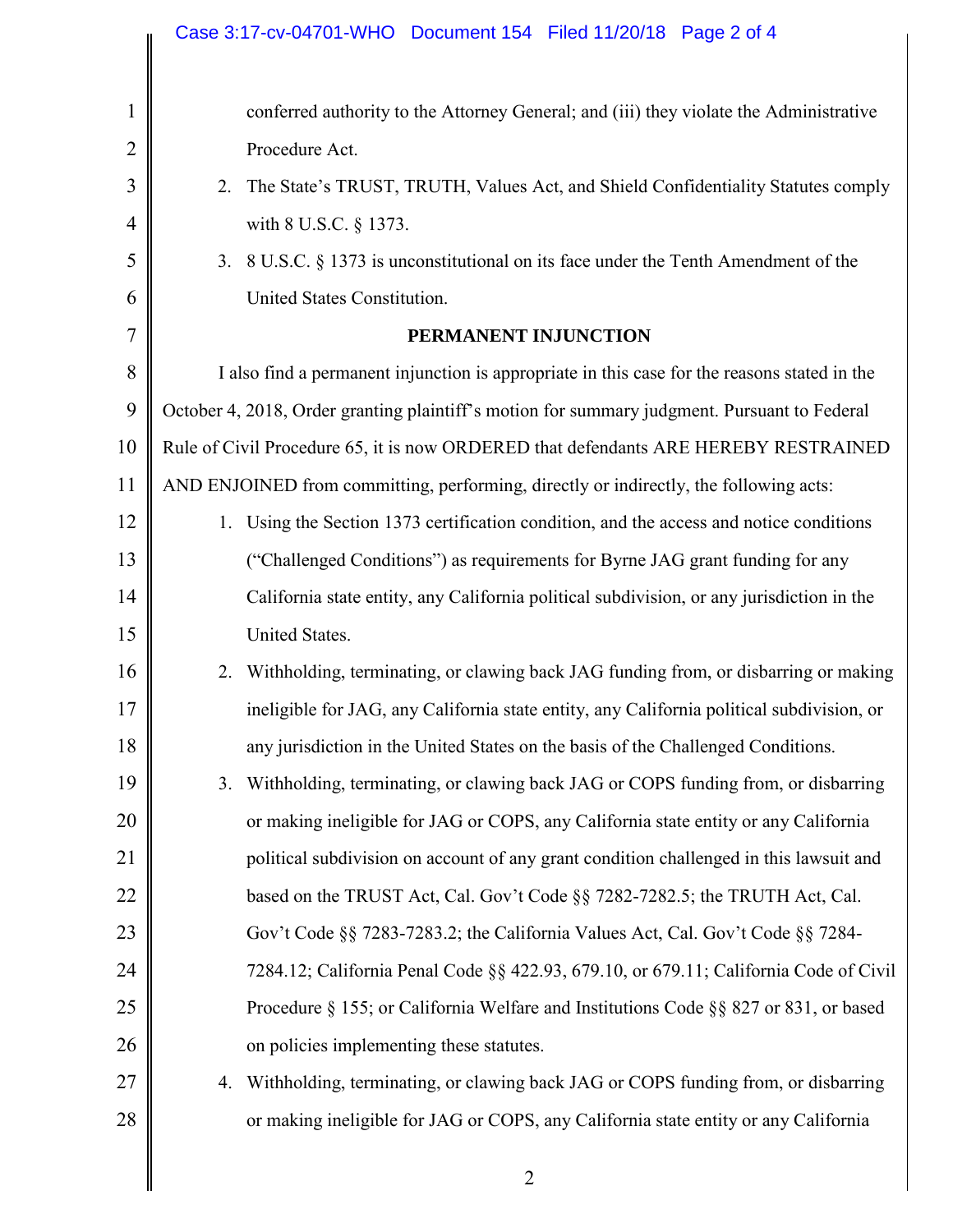|                | Case 3.17-CV-04701-WHO DOCUMENT 154 FIEU 11/20/18 Page 3 01 4                                       |
|----------------|-----------------------------------------------------------------------------------------------------|
| $\mathbf 1$    | political subdivision on account of the entity or jurisdiction spending its own money               |
| $\overline{2}$ | on the program or activity that JAG or COPS would be funding during the period                      |
| 3              | under which Defendants withheld awards or funding from that entity or jurisdiction.                 |
| $\overline{4}$ | Enforcing 8 U.S.C. § 1373's statutory obligations against any California state entity or<br>5.      |
| 5              | political subdivision.                                                                              |
| 6              | Requiring compliance with 8 U.S.C. § 1373 as a grant condition against any California<br>6.         |
| 7              | state entity or political subdivision based on 34 U.S.C. § 10102(a)(6) or 34 U.S.C.                 |
| 8              | § 10153(A)(5)(D), on the basis of 8 U.S.C. § 1373 being an "applicable Federal law,"                |
| 9              | or on the basis of 8 U.S.C. § 1373's independent statutory obligations.                             |
| 10             | Consistent with my October 5, 2018 Order granting plaintiff's motion for summary                    |
| 11             | judgment, it is now ORDERED that the nationwide aspect of the permanent injunctive relief set       |
| 12             | forth above is STAYED until the Ninth Circuit has the opportunity to consider it.                   |
| 13             | <b>MANDATORY INJUNCTION</b>                                                                         |
| 14             | As set forth in my October 5, 2018 Order I found all the necessary elements for issuing             |
| 15             | California mandamus relief are met. I hereby ORDER defendants to issue without further delay        |
| 16             | the fiscal year 2017 JAG awards, without enforcement of the enjoined conditions, and JAG            |
| 17             | funding, upon a jurisdiction's acceptance of the award, to the California Board of State and        |
| 18             | Community Corrections, and all California political subdivisions that applied for JAG.              |
| 19             | Acceptance of the FY 2017 awards by the California Board of State and Community Corrections         |
| 20             | or any California political subdivision shall not be construed as acceptance of the enjoined        |
| 21             | conditions. After the jurisdiction or entity accepts the fiscal year 2017 award, defendants are     |
| 22             | further ORDERED to process and approve the jurisdiction's requests for drawdowns of the             |
| 23             | jurisdiction's fiscal year 2017 JAG funds as it would in the ordinary course, and without regard to |
| 24             | the enjoined conditions, compliance with $8$ U.S.C. $\S$ 1373, or if the jurisdiction spent its own |
| 25             | money on the program or activity funded during the period under which defendants withheld           |
| 26             | awards and funding.                                                                                 |
| 27             | Defendants are further ORDERED to permit without further delay, the California Bureau               |

28 of Investigation within the California Department of Justice to drawdown its fiscal year 2017